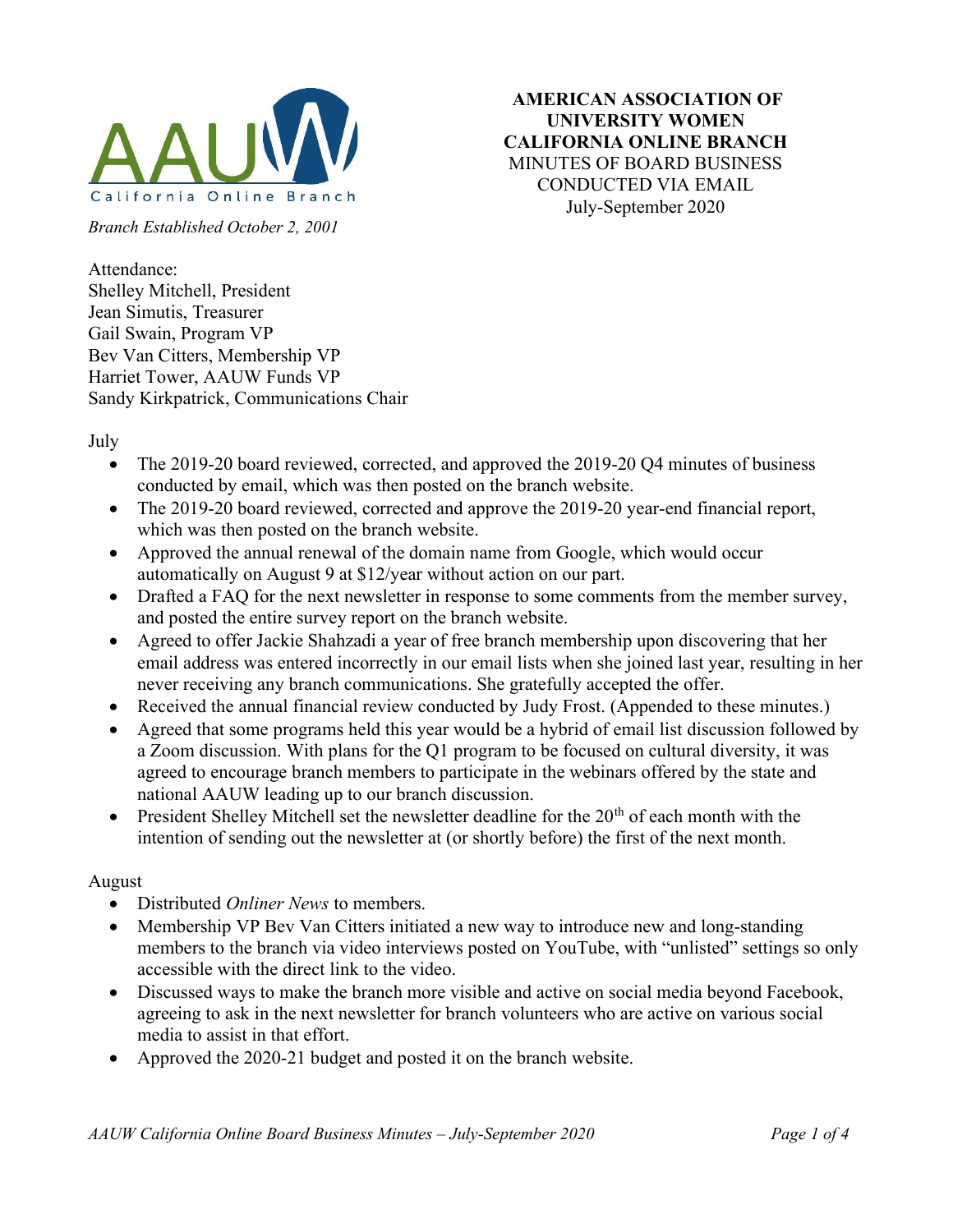- Heard a report from Speech Trek coordinator Cathy Foxhoven that she has recruited a student to compete and confirmed that our branch will participate in this state program this year.
- As soon as confirmation was received that the new bank account was operating for automatic deposits (dues from AAUW) and debits (monthly payments for G Suite account), the old bank account was closed.
- Conducted outreach to non-renewals. Per branch policy section 2.8, members who had not renewed by the end of August were unsubscribed from all email lists.

September

- Distributed Onliner News to members.
- Agreed to hold a Zoom program for branch members only in early October to review state propositions.
- Held a program email discussion discussing the book White Fragility by Robin DiAngelo.

Signed,

Sandy Kirkpatrick

Appended: 2019-2020 Financial Report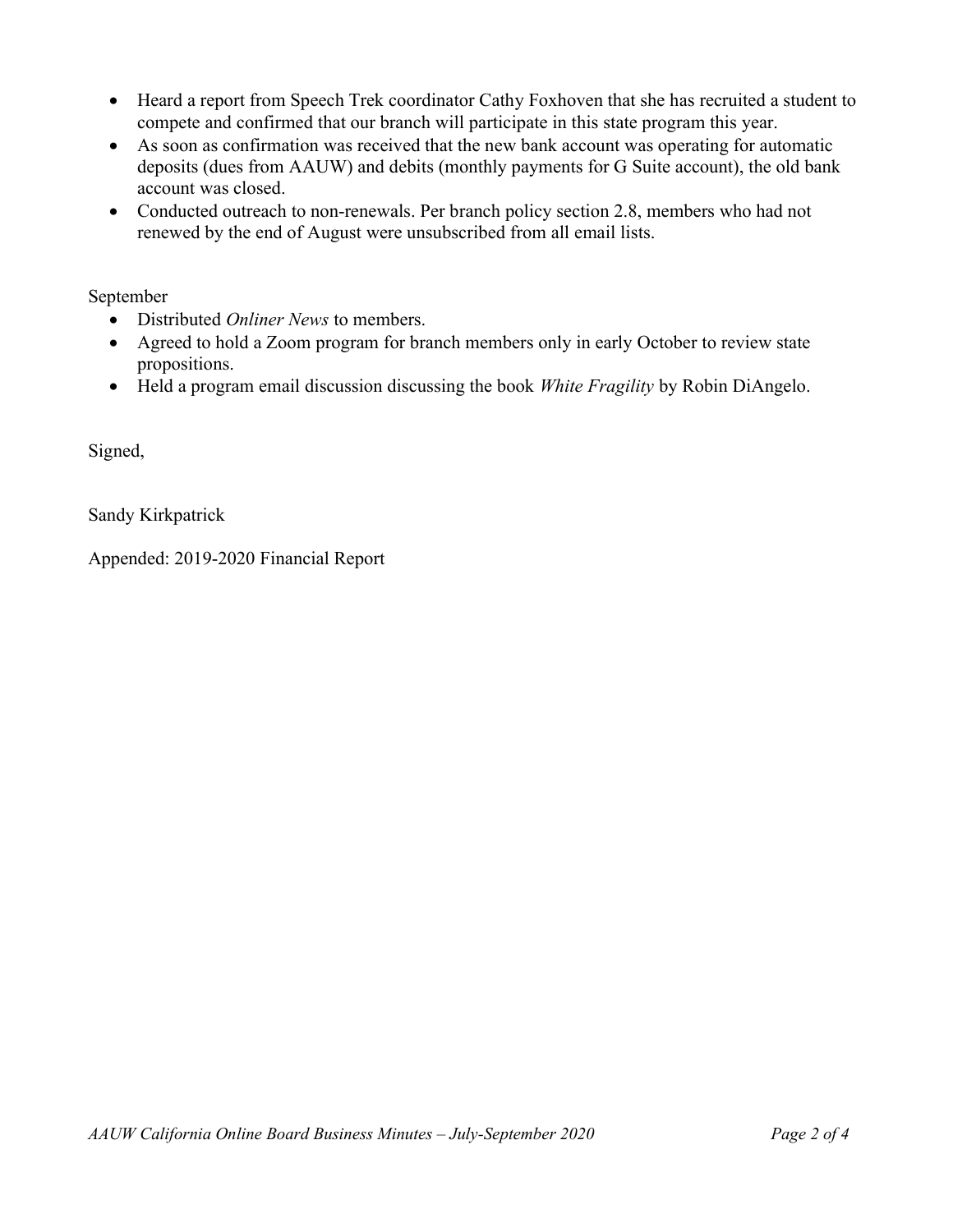## AAUW CA Online Branch 2019-2020 Audit Report

To: Shelley Mitchell, 2020-2021 Branch President and 2019-2020 Branch Treasurer Jean Simutis, 2020-2021 Branch Treasurer Sandy Kirkpatrick, 2019-2020 Branch President [Editorial note from 2020-21 Board: The 2019-2020 Branch President was Harriet Tower.]

From: Judy Frost, AAUW CA Online Branch member

I have reviewed the budget, bank statements, financial statements and transactions for the fiscal year 2019-2020 for the AAUW CA Online Branch. Activity on the transaction register was traced to bank statements and tied out to the financial statements.

I reviewed the very good documentation regarding two fraudulent chargers that occurred in October on debit card -0799. The errant charges were quickly identified and corrective action was taken promptly. However, bank debit card security is a concern, especially when the branch opens a new debit card with each new treasurer. When a new debit card is requested, the old debit card account must be closed - this may not occur automatically.

Some expenses are paid with the use of a debit card. However when a debit card will not work, the treasurer explained using the online bill pay where the bank generates a "check" with a number appearing on the bank statement as a "Check Presented Conventionally".

One audit step is to account for all check numbers. During 2019-2020 the first check number the bank generated was 5010 and the last check number was 5020. The following check numbers were missing from the transaction register:

Check number 5017 is not accounted for however it is thought it was shredded as it was made out incorrectly and replaced by check 5018. It should have been recorded then noted as "replaced".

Check 5019 for \$10 was missing from the 2019-2020 transaction register and bank statement, however it cleared the bank in July 2020. Based on the "check" number, it would have been generated prior to June 30, 2020, and the transaction should have been listed in the June 2020 transaction register and financial statements. The correct status as of June 30 would have been as an outstanding check on the bank reconciliation. (See "A" below).

Check numbers 5013 and 5014 are unaccounted for and missing.

The issue of accounting for all bank generated check numbers needs to be addressed. All expenses paid via bank generated checks should be posted in the transaction register using the date the on line bill payment is requested in order to have a record of all transactions. If a check is later voided/replaced, that would be noted in the transaction register.

There was one item of income in March for \$10 incorrectly identified on the financial statements as Branch Donations that should have been Branch Dues, however since both items are within the Branch Funds, this is a minor reporting misstatement.

A July 2019 \$20 donation to AAUW Funds by a branch member in was not forwarded to AAUW until July 2020 when it was discovered that it had not gone through. This error should be caught in a much